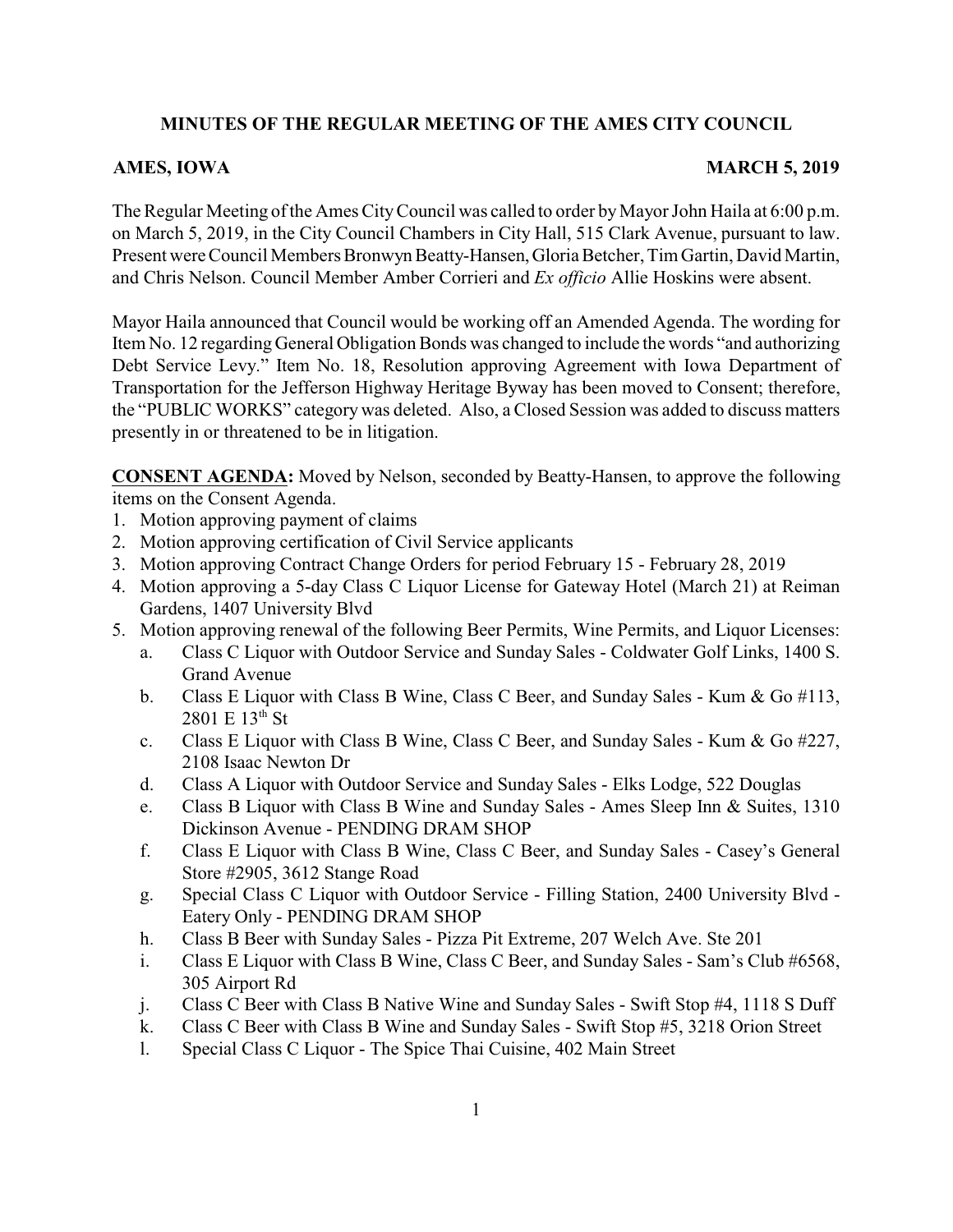- 6. RESOLUTION NO. 19-079 approving appointments to various boards and commissions
- 7. RESOLUTION NO. 19-080 approving Agreement with United Way of Story County to administer Human Services Capital Grant Program in the amount of \$200,000 for FY 2019/20
- 8. Former Item No. 18 Moved to Consent: RESOLUTION NO. 19-081 approving Agreement with Iowa Department of Transportation for the Jefferson Highway Heritage Byway
- 9 RESOLUTION NO. 19-082 approving preliminary plans and specifications for 2017/18 Shared Use Path Maintenance Program - Daley Park; setting April 3, 2019, as bid due date and April 9, 2019, as date of public hearing
- 10. RESOLUTION NO. 19-083 approving preliminary plans and specifications for 2017/18 Shared Use Path Maintenance Program - Stange Road; setting April 3, 2019, as bid due date and April 9, 2019, as date of public hearing
- 11. RESOLUTION NO. 19-084 approving preliminary plans and specifications for 2017/18 Storm Water Erosion Control (Kinyon Clark); setting April 3, 2019, as bid due date and April 9, 2019, as date of public hearing

Roll Call Vote: 5-0. Motions/Resolutions declared carried/adopted unanimously, signed by the Mayor, and hereby made a portion of these Minutes.

**PUBLIC FORUM:** Mary Richards, 720 Kellogg Avenue, #201, Ames, thanked the Council for appropriating money to do a Green House Gas survey for the community. She noted that although the City of Ames, with its municipality-owned utility, will not be directly affected by the netmetering bill currently being proposed in the Iowa legislature, the City should be concerned about those bills. Ms. Richards mentioned that Ames should be asking why their utilities' association (Iowa Municipal Utilities Association) is supporting this bill. She advised that the net-metering bill was House Study Bill number 185.

**HEARING ON 2019 GENERAL OBLIGATION CORPORATE PURPOSE LOAN AGREEMENT:** Finance Director Duane Pitcher gave an update on the process for General Obligation Bonds and the associated loan agreements.

Mayor Haila opened the public hearing. He closed the hearing after there was no one wishing to speak.

Moved by Betcher, seconded by Nelson, to adopt RESOLUTION NO. 19-085 approving entering into a Loan Agreement in a principal amount not to exceed \$11,880,000 and authorizing Debt Service Levy.

Roll Call Vote: 5-0. Resolution declared adopted unanimously, signed by the Mayor, and hereby made a portion of these Minutes.

**HEARING ON AMENDMENTS TO FISCAL YEAR 2018/19 BUDGET:** The Mayor opened the public hearing and closed it after there was no one wishing to speak.

Moved by Betcher, seconded by Beatty-Hansen, to adopt RESOLUTION NO. 19-086 approving the amended budget for current Fiscal Year ending June 30, 2019**.**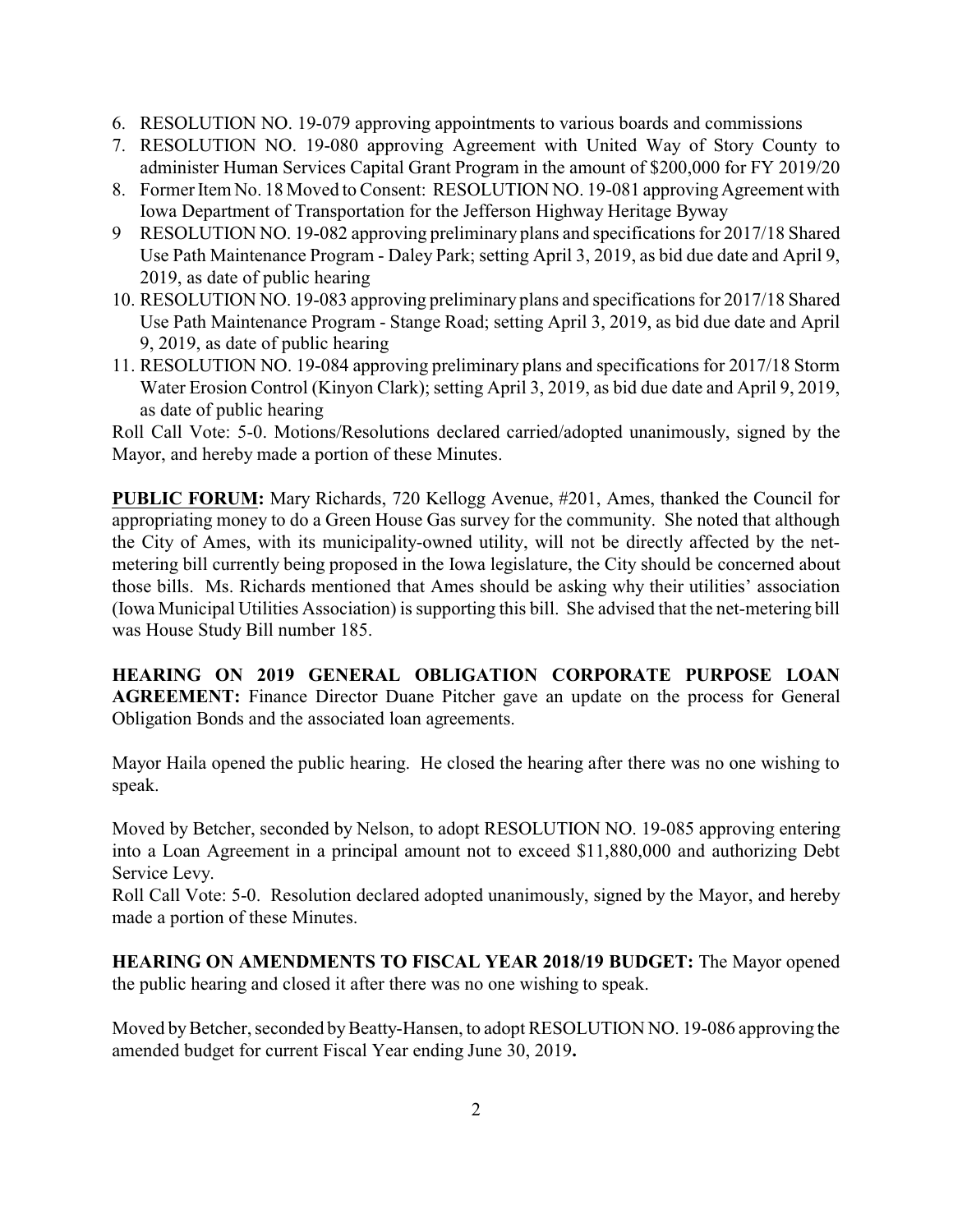Roll Call Vote: 5-0. Resolution declared adopted unanimously, signed by the Mayor, and hereby made a portion of these Minutes.

**HEARING ON ADOPTION OF FY 2019/20 BUDGET:** The public hearing was opened by the Mayor. He closed the hearing after no one asked to speak.

Moved by Nelson, seconded by Betcher, to adopt RESOLUTION NO. 19-087 approving the FY 2019/20 budget.

Roll Call Vote: 5-0. Resolution declared adopted unanimously, signed by the Mayor, and hereby made a portion of these Minutes.

**HEARING ON REZONING OF 1114 SOUTH DAKOTA AVENUE FROM COMMUNITY COMMERCIAL/RESIDENTIAL(CCR)TOCOMMUNITYCOMMERCIAL/RESIDENTIAL (CCR) WITH REVISED MASTER PLAN:** Planning and Housing Director Kelly Diekmann stated that 1114 South Dakota Avenue was zoned as Community Commercial/Residential (CCR) with a Master Plan on August 22, 2017. The 2017 rezoning with Master Plan approval limited the site to development of commercial trade and office uses with an option for mixed-use multiplefamily residential development limited to 48 units.

The purpose of the proposed amendment to the Master Plan is to amend the permitted uses to allow Miscellaneous Use of Vehicle Service Facilities, including gas stations. Mr. Diekmann stated that the Planning and Zoning Commission was deadlocked with a 3-3 vote to approve and a 3-3 vote to deny the request due to the current vacancy on the Commission. Ultimately, the Commission voted 5-1 to send the request to City Council with no recommendation regarding the proposed change. Director Diekmann stated that the Planning and Zoning Commission discussed a number of issues about traffic circulation. The site would have some access controls depending on how the site is proposed to be developed and would be addressed by the Traffic Engineer during the design phase.

Council Member Gartin noted that his concern about the trail along the south side, as it is heavily utilized. He would like the safety of the trail users to be considered.

Council Member Gartin stated that staff received feedback from the propertyowners to the north and inquired if there was any feedback from the Elementary School. Mr. Diekmann stated there was no outreach done in that area. Therefore, staff was not expecting any feedback.

Luke Jensen, 2519 Chamberlain, Ames, stated that tonight's Rezoning Amendment will unlock the way for a substantial investment on the corner lot. He noted that it will provide certainty to the stakeholders in the area. Mr. Jensen explained that they have been working with the neighborhood and are committed to keeping the restrictions of 48 units made up of only one-and two-bedroom units, no short-term lodging, and enhanced screening over the north boundary line.

Council Member Martin asked Mr. Jensen if the Vehicle Uses Station is just gas stations and car washes. Director Diekmann stated the Vehicle Uses Station is restricted to car washes, vehicle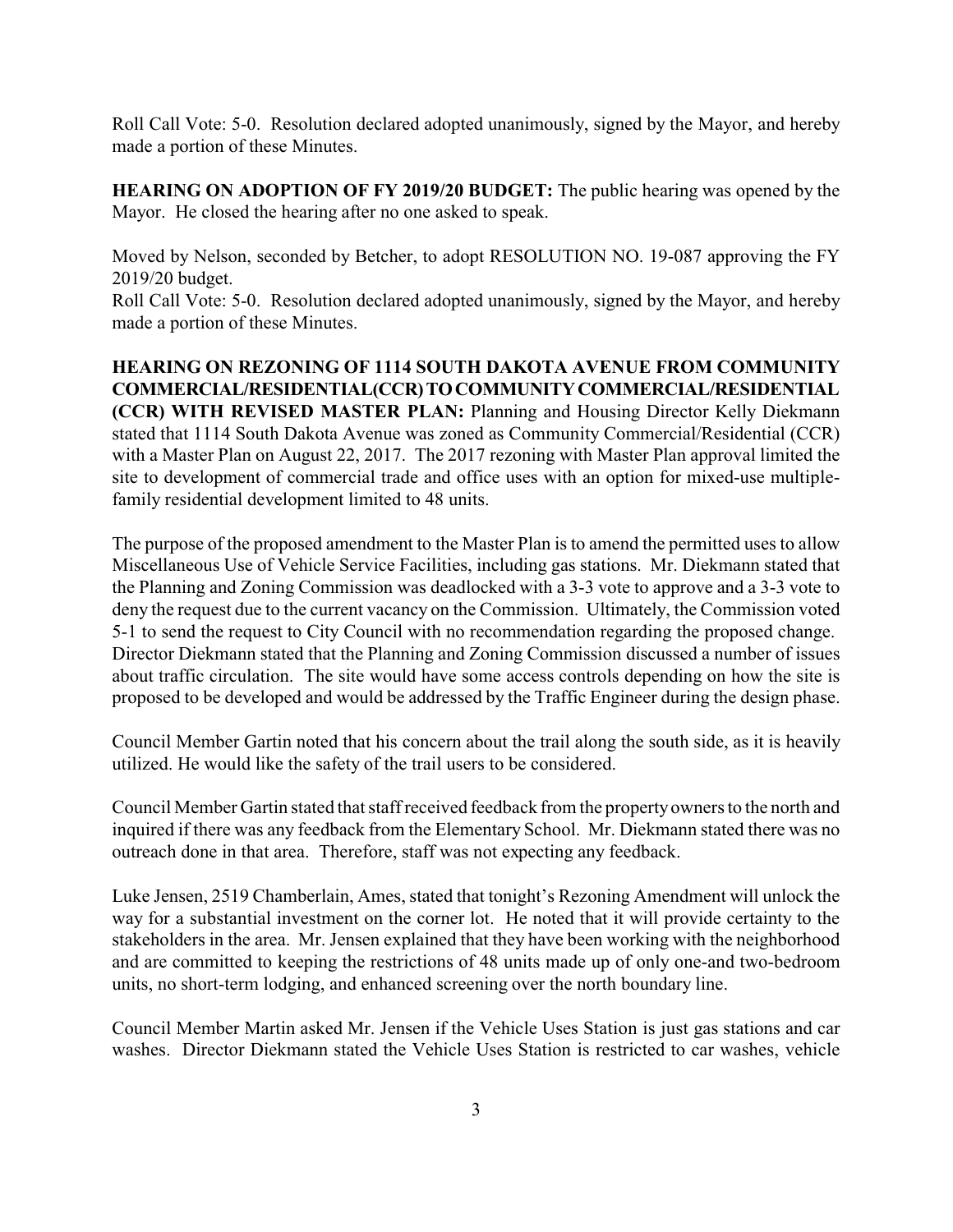mission test sites, gas stations, quick lubrication services, and auto repair and sales.

Council Member Gartin stated that he is concerned about curb cuts as there are a lot of ISU students, citizens, and elementary school students using the area every day. Mr. Jensen stated that, with any development, there are going to be some changes, and they will be working with staff to come up with the best solution to make it as safe as possible.

Kacie Bonjour, Director of Real Estate at Hy-Vee, stated she wanted to give a little background on what is being proposed for this site. She explained they are proposing a convenience store, which is their new "Fast and Fresh" concept. The convenience store is larger, and it will provide more grocery options and will offer take-home meal options. She noted that there is also a possibility of having a coffee drive-thru. Ms. Bonjour stated that Hy-Vee wants to invest in the Ames community and believes it will provide a positive economic impact. She mentioned that they will work with City staff and the Traffic Engineer to review traffic and curb cuts.

Heather Simmons, 908 South Dakota Avenue, Ames, explained that she is on the board of the Home Owners Association (HOA) for the condominiums at Willow Creek Estate. She noted that the HOA supports what is being recommended, and they would love to see a coffee shop and the "Fast and Fresh" in the area. Ms. Simmons mentioned that the HOA believes this will be good for the neighborhood.

Mayor Haila pointed out to the Council that if they approve the request tonight and Hy-Vee backs out, it opens this lot for other uses. Director Diekmann commented that is correct as staff's recommendation is not based on Hy-Vee being a presence on the property.

Moved by Betcher, seconded by Nelson, to pass on first reading an ordinance to amend the CCR Zoning District with Master Plan for the following use allowances and limitations subject to receipt of an amended Zoning Agreement by the third reading of the Ordinance:

- A. Vehicle Service Stations (e.g., gas station, a car wash, minor auto repair).
- B. Stand-alone office and commercial trade.
- C. Maximum of 48 household living apartments with office or commercial trade uses below, not to exceed two bedrooms per unit.
- D. Prohibit Short-Term Lodging.

Mr. Gartin stated that there was someone to speak on behalf of the HOA but there is no association for the walkers and bicyclists. Mr. Diekmann stated that staff has spoken at great length with the Traffic Engineer. The Traffic Engineer's primaryconcern was the site distance to allow enough time to see bicyclists.

Roll Call Vote: 5-0. Motion declared carried unanimously.

**TRANSITIONAL LETTERS OF COMPLIANCE:** Mayor Haila mentioned that there is a lot of activity at the State that may affect the Transitional Letter of Compliance (LOC) as the rental cap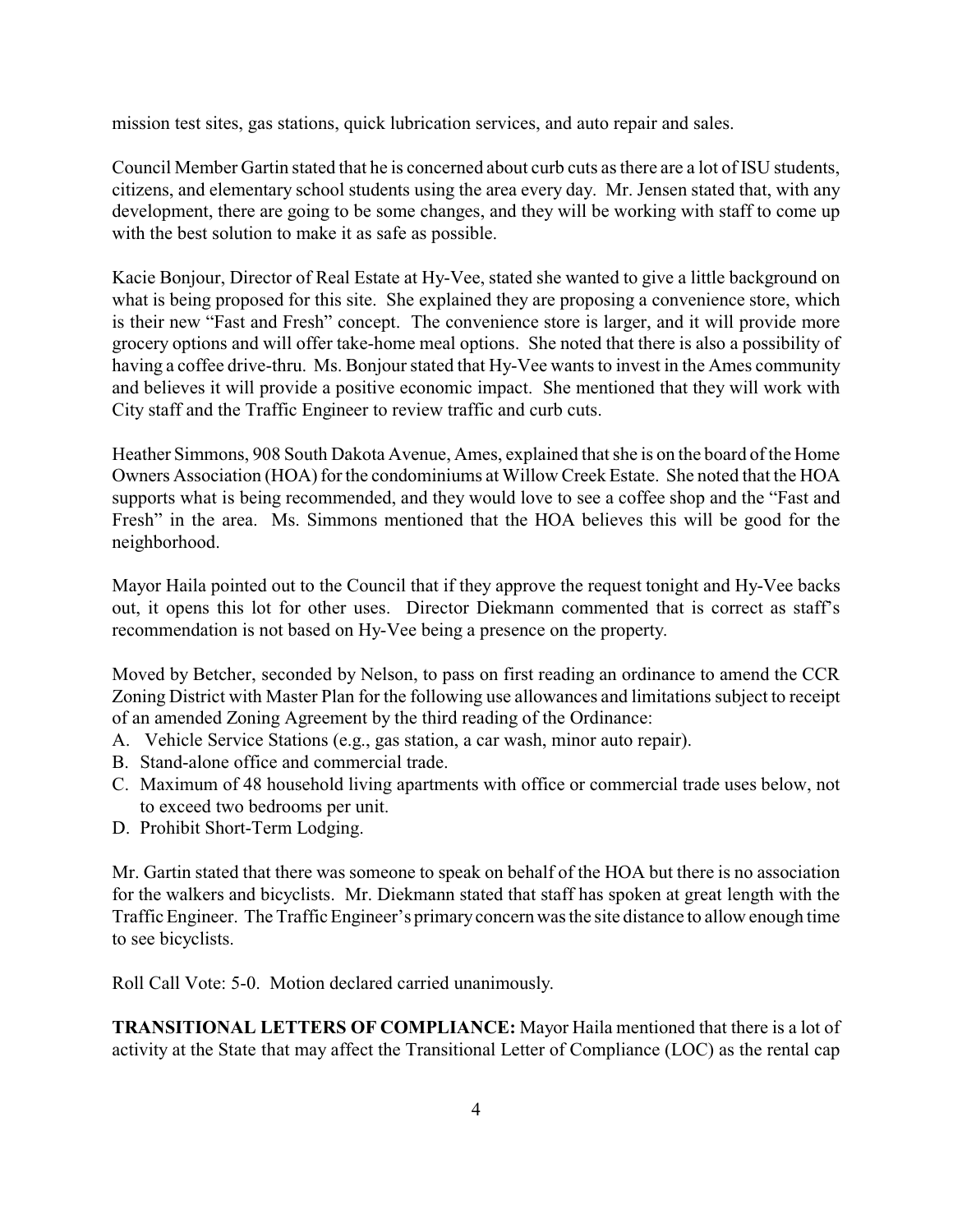may go away depending on the Legislature.

Building Official Sara Van Meeteren explained that the Transitional LOC changes that were made were not in relation to the rental cap and apply City-wide. She noted that it may not be directly related, but as SCAN has presented to the Council, there are some areas that homeowners are able to work around the *Code* and this topic may be a moot point if the rental cap goes away. She explained that there have been a few cases where someone has bought a property with the intention of getting a Transitional LOC, renting it out for a couple of years, and then do one year on and one year off. Ms. Van Meeteren stated it is up to the Council if the Transitional LOC is important enough to change the Ordinance now or wait until they see what Legislature does.

Mr. Gartin asked what the downside is to waiting until the proposed legislation has been decided. Ms. Van Meeteren stated that theywill just continue to get Transitional LOC requests. CityAttorney Mark Lambert stated that he is not sure if the House is going to take it up, but this bill is moving in the Senate.

After further discussion of the bill, Mr. Lambert stated that the bill is very limited and recommended that it would be better to wait until April 15, 2019, when the Legislature closes to see what will happen.

Moved by Gartin, seconded by Betcher, to table the Transitional Letters of Compliance discussion until they hear back about the proposed legislation. Vote on Motion: 5-0. Motion declared carried unanimously.

**REVISITING DISCUSSION OF PROPERTY SALE HARDSHIPEXEMPTION REQUEST FROM ROBERT HOWELL FOR 107 S RIVERSIDE:** Mayor Haila asked if the Council had any questions regarding the memo from City Attorney Mark Lambert.

Mr. Gartin asked if there was anything that the Council can do in the future that would prevent any potential law suits. City Attorney Mark Lambert stated that in regards to the City's liability or a lawsuit, it would not make a difference as the vote that took place was a Resolution, even though he misidentified it. Mr. Lambert stated that as long as they are publicly making a statement that the Mayor's vote didn't count, as it was a Resolution and not a motion, that is sufficient.

Mayor Haila asked if there was any interest by the prevailing party to reconsider. Hearing none, the Mayor moved on to the next agenda item.

**HOMEWOOD GOLF COURSE CLUBHOUSE DESIGN:** Parks and Recreation Director Keith Abraham stated that, regarding the Homewood Golf Course Clubhouse Design, the question before the City Council was whether staff should pursue LEED certification or not. He noted that throughout the design, theyhad looked at energy-efficient options and had highlighted a few of these options in the staff report. The consultant did look at three different design options. The first design option would be a Code-based building that would consume 75 tons of  $CO^2$ /year, the second design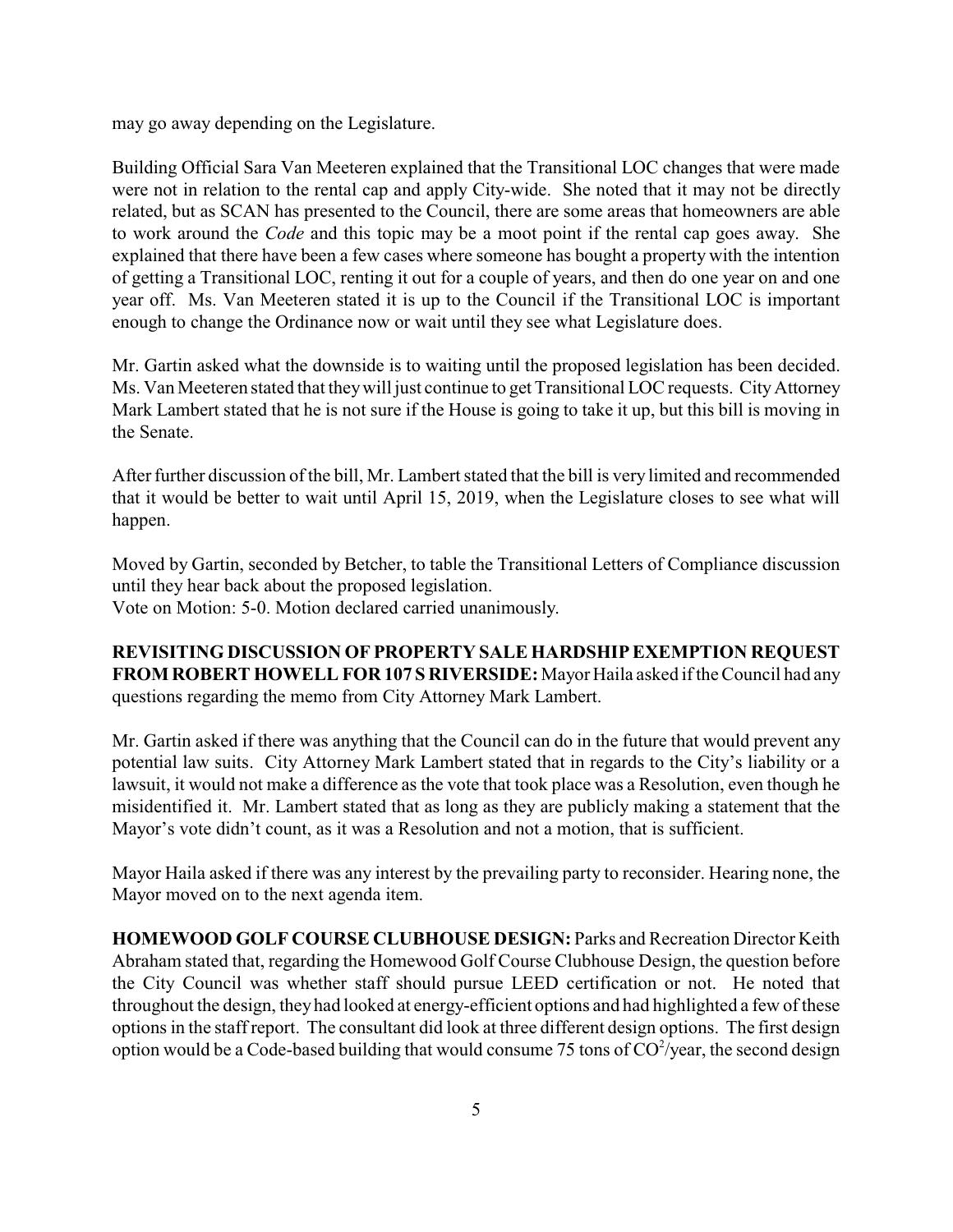would be the Currentlly Designed Building that would consume 62 tons of  $CO^2$ /year, and the last design would be a LEED-Certified Level Building that would consume 57 tons of  $CO^2$ /year. Mr. Abraham explained that the Parks and Recreation Commission recommended that staff not pursue the LEED certification, but continue with the current design and include as many energy-efficient options as possible while staying with the \$1 million construction budget. He explained that, after talking with the consultant, they believe they can stay within the budget.

City Manager Steve Schainker stated this design is going to be much more than a golf course. The design will show a community room that will be available for meetings and will be open year-round.

Ms. Betcher stated she agreed with the Parks & Recreation Commission recommendation; the value of LEED is the guidance that is provided for achieving certain standards, but the certification itself costs a lot of money. She inquired if previous Councils had set a policy that future Councils should pursue LEED certifications. Mr. Schainker stated there was not, but it is important to some Council members. Overall, the best thing to do is to reduce the carbon footprint.

Moved by Nelson, seconded by Betcher, to direct staff to continue with the current Homewood Golf Course Clubhouse design and incorporate as many energy-efficient items as the budget allows. Vote on Motion: 5-0. Motion declared carried unanimously.

**BICYCLEPARKINGSTANDARDS:** Planning and HousingDirector KellyDiekmann stated that this item was referred by City Council as part of the Department Work Plan to receive information about bicycle parking standards for uses in the Zoning Ordinance. He noted that if the Council chooses to move forward, staff would need some direction as to the scope of the changes they would like to make. Mr. Diekmann gave three options:

- 1. Long-term secured parking most commonly used for residential and employee-related needs, as this is often a bike locker or locker room for bikes.
- 2. Short-term unsecured parking spaces commonly available for customers or visitors to a site.
- 3. Mandatory Incentivized Parking an allowable substitute for vehicle parking or a combination approach of both mandatory and allowing for substitutions.

Council Member Betcher asked if the incentive option would be a trade-off for automobile parking versus bicycle parking. Mr. Diekmann stated that it would be as anyone can allow bicycle parking now as it is not prohibited, but there is no encouragement to use it. Currently developers would still need to meet the vehicle and landscape standards; where the incentivized version, staff would allow the development to have less parking or replace parking with automobiles with bicycle parking.

Council Member Beatty-Hansen mentioned that the incentivized parking standards would be in commercial and industrial uses only at this time. Director Diekmann stated that because of how rental certificates are tied to parking, the incentivized option would not be available for residential uses at this time.

Mr. Martin asked if there are any long-term storage bicycle facilities in the City. Ms. Beatty-Hansen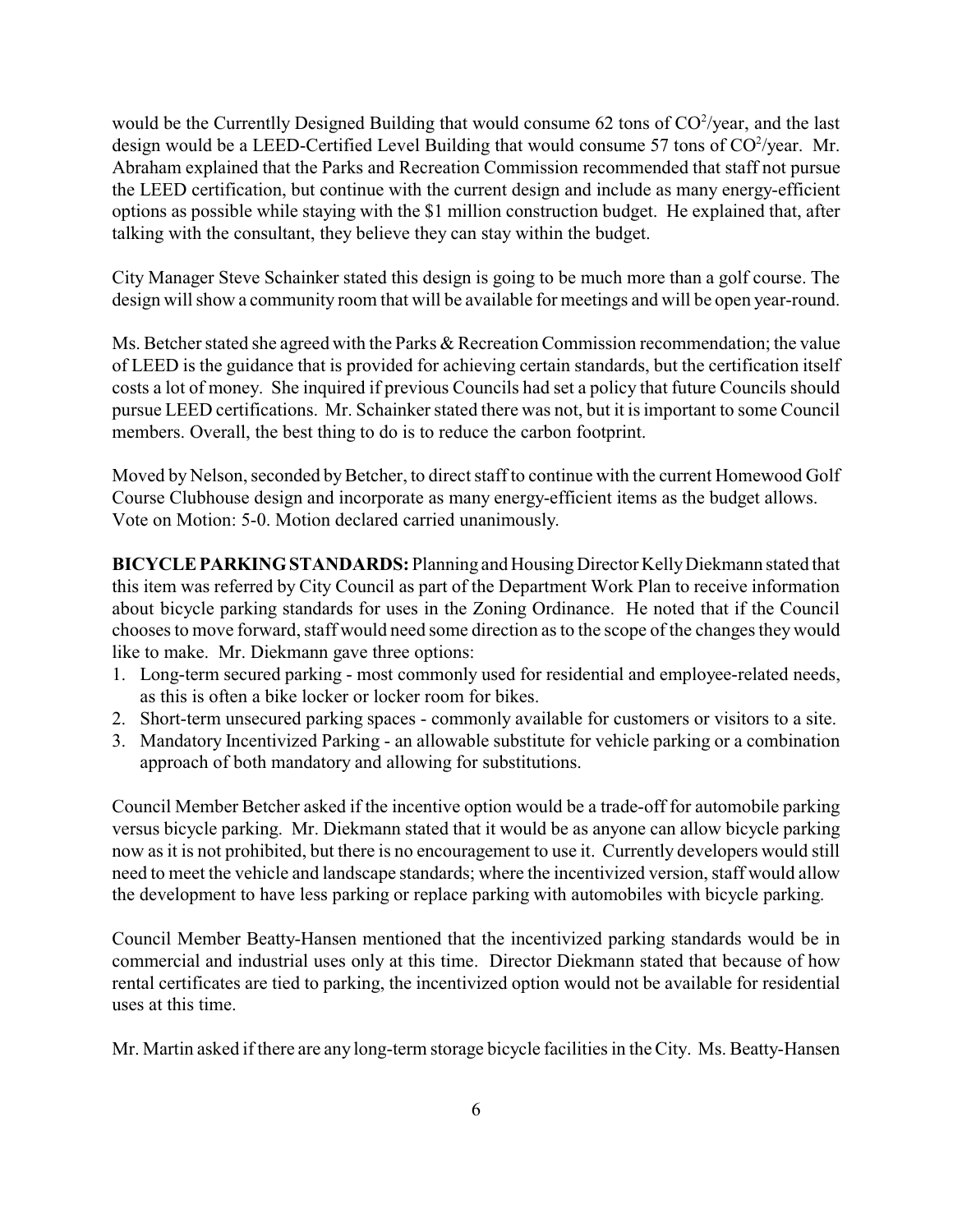stated that the Intermodal Facility has some racks under the roof. Mr. Diekmann stated that there are a few in Campustown that have storage rooms for the bikes.

Moved by Beatty-Hansen, seconded by Betcher, to direct staff to draft a proposal regarding the incentivized alternative for commercial and industrial uses.

Mr. Gartin commented that he has never been approached by anyone with a concern about bicycle parking and wondered why they would want to waste staff time on something that has not been identified as a problem. Ms. Betcher stated that if the City is going to be committed to Complete Streets it needs to provide the infrastructure. Mr. Diekmann commented that if the City is going to be a biking community, it would be reasonable for citizens to be able to arrive at a destination knowing they have somewhere to park their bicycle.

Mr. Diekmann advised that if the Council wanted to move forward, staff would take the Council's direction to ask for the Planning and Zoning Commission's recommendation; it would then be brought back to the Council as an Ordinance.

Vote on Motion: 5-0. Motion declared carried unanimously.

**ORDINANCE ADJUSTINGWATER RATES BY 7%,EFFECTIVEJULY 1, 2109:** Water and Pollution Control Director John Dunn highlighted a few points from the FY 2019-20 Water and Sewer Rate presentation. He noted that staff has been trying to alternate sewer and water rate increases and explained that there were not any rate increases in FY 16/17 or FY 17/18. Mr. Dunn reviewed the annual rate increases for water and sewer for Ames versus national trends. He noted that Ames rates are lower than other companies within the state of Iowa. Director Dunn said that staff is recommending passage of the first reading an Ordinance that adjusts water rates by 7%, effective for bills mailed on or after July 1, 2019.

The public hearing was opened and closed by Mayor Haila since there was no one wishing to speak.

Moved by Nelson, seconded by Gartin, to pass on first reading the Ordinance adjusting water rates by 7%, effective for bills mailed on or after July 1, 2019. Roll Call Vote: 5-0. Motion declared carried unanimously.

**ORDINANCE PROHIBITING PARKING AT ALL TIMES ON THE EAST SIDE OF NORTH RIVERSIDE DRIVE AND PROHIBITING PARKING AT ALL TIMES ON THE NORTH SIDE OF HARRIS STREET:** Mayor Haila opened Public Forum. No one came forward to speak, and Public Forum was closed.

Moved by Nelson, seconded by Betcher, to pass on second reading the Ordinance prohibiting parking at all times on the east side of North Riverside Drive and prohibiting parking at all times on the north side of Harris Street.

Roll Call Vote: 5-0. Motion declared carried unanimously.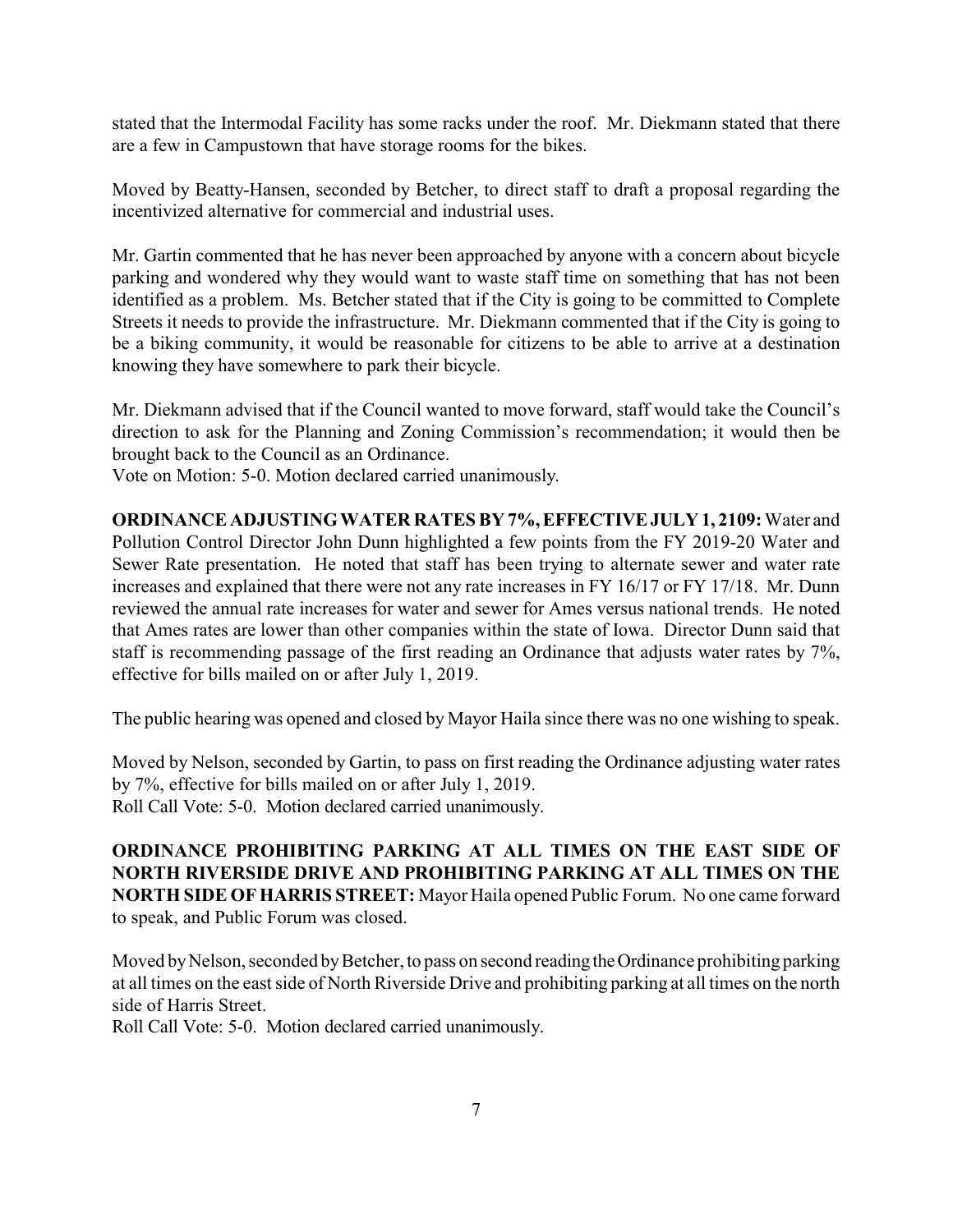**DISPOSITION OF COMMUNICATIONS TO COUNCIL:** Mayor Haila mentioned that the first item was a memo from Electric Services Director Don Kom regarding the initial utilization of the Electric Vehicle charging stations. City Manager Steve Schainker advised that no action was required for this item, it was informational only.

Mayor Haila stated the second item was a memo from Water and Pollution Control Director John Dunn regarding 728 E. Lincoln Way. Mr. Schainker advised that no action was required by the Council tonight. Mr. Dunn will be taking the lead on this item and will be bringing an easement request back to the Council at a later date.

**COUNCIL COMMENTS:** Ms. Betcher stated that she is looking forward to chairing the University Communities Council Meeting. They may be working with the Iowa League of Cities to help disseminate information on race equalities and how to plan more inclusive communities.

Moved by Martin, seconded by Beatty-Hansen, to request a memo from staff regarding the possibility of Council authorizing the Traffic Engineer to require traffic studies on his own initiative during project review that staff would like the Council to consider.

Mayor Haila stated that, from a customer service aspect, this would help a customer know during the review process what they might need to do.

Ms. Betcher asked for clarification on the motion, wanting to know if the motion was just for the Traffic Engineer or for other areas as well. Mr. Martin stated that it was his intention that the motion include all of Public Works staff.

Vote on Motion: 5-0. Motion declared carried unanimously.

Mayor Haila commended the community and NAACP for having a great event last weekend.

The Mayor also noted that there is a lot coming down from the Legislature, and next Thursday, March 14, 2019, he and City Manager Steve Schainker will be going to the capitol for "Ames on the Hill."

**CLOSED SESSION:** Council Member Martin asked City Attorney Mark Lambert if there was a legal reason to go into Closed Session. Mr. Lambert replied in the affirmative, citing *Code of Iowa* Section 21.5(1)c, *Code of Iowa*, to discuss matters presently in or threatened to be in litigation.

Moved by Martin, seconded by Betcher, to go into Closed Session under Section 21.5(1)c, *Code of Iowa*, to discuss matters presently in or threatened to be in litigation. Roll Call Vote: 5-0. Motion declared carried unanimously.

The Council went into Closed Session at 7:20 p.m. and returned to Regular Session at 7:32 p.m.